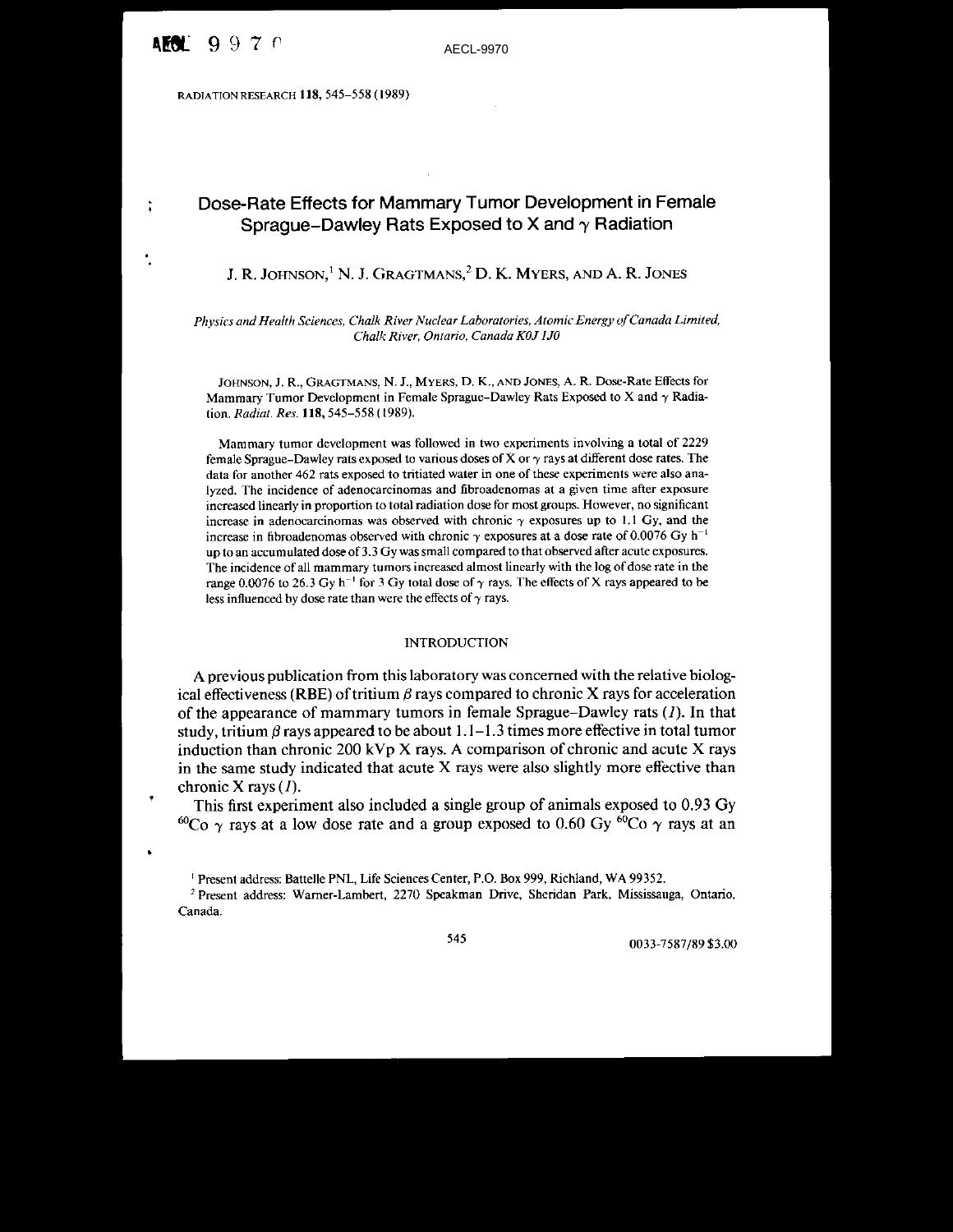# JOHNSON ET AL.

#### **TABLE I**

#### Number of Animals in Each Group, Irradiation Type, Total Dose, and Dose Rate Used in the Two Experiments

| Set                            | Group              | Number of<br><i>animals</i> | Radiation            | Dose<br>(Gy) | Average dose rate<br>$(Gy h^{-1})$ |  |
|--------------------------------|--------------------|-----------------------------|----------------------|--------------|------------------------------------|--|
|                                |                    |                             | Experiment 1         |              |                                    |  |
| CONT <sub>1</sub> <sup>*</sup> |                    | 199                         |                      | 0            | $\bf{0}$                           |  |
| <b>HTO</b>                     | HTO05 <sup>b</sup> | 110                         | Tritium              | 0.46         | 0.00192                            |  |
|                                | HTO10              | 113                         | Tritium              | 0.92         | 0.0038                             |  |
|                                | <b>HTO19</b>       | 120                         | Tritium              | 1.8          | 0.0074                             |  |
|                                | <b>HTO44</b>       | 119                         | Tritium              | 3.8          | 0.016                              |  |
| <b>CX</b>                      | CX029              | 120                         | X rays               | 0.29         | 0.0012                             |  |
|                                | CX057              | 120                         | X rays               | 0.57         | 0.0024                             |  |
|                                | CX110              | 120                         | X rays               | 1.10         | 0.0046                             |  |
|                                | <b>CX200</b>       | 120                         | X rays               | 2.00         | 0.0083                             |  |
| AX1                            | AX057              | 120                         | X rays               | 0.57         | 0.57                               |  |
|                                | AX178              | 112                         | X rays               | 1.8          | 1.78                               |  |
| AG                             | AG064              | 119                         | ${}^{60}Co$          | 0.64         | 0.60                               |  |
| CG                             | CG093              | 119                         | ${}^{60}Co$          | 0.93         | 0.002                              |  |
|                                |                    |                             | <b>Experiment 2</b>  |              |                                    |  |
| CONT <sub>2</sub>              |                    | 120                         |                      | $\bf{0}$     | $\bf{0}$                           |  |
| AX2                            | AX050              | 60                          | X rays               | 0.62         | 37.2                               |  |
|                                | AX100              | 60                          | X rays               | 1.2          | 37.2                               |  |
|                                | AX200              | 60                          | X rays               | 2.5          | 37.2                               |  |
|                                | AX300              | 60                          | X rays               | 3.7          | 37.2                               |  |
| AG                             | AG050              | 60                          | ${}^{60}Co$          | 0.50         | 26.3                               |  |
|                                | AG100              | 60                          | ${}^{60}\mathrm{Co}$ | 1.0          | 26.3                               |  |
|                                | AG200              | 60                          | ${}^{60}Co$          | 2.0          | 26.3                               |  |
|                                | AG300              | 60                          | ${}^{60}Co$          | 3.0          | 26.3                               |  |
| CG                             | CG050              | 60                          | ${}^{60}Co$          | 0.59         | 0.0076                             |  |
|                                | CG100              | 60                          | $^{60}Co$            | 1.1          | 0.0076                             |  |
|                                | CG200              | 60                          | $^{60}\mathrm{Co}$   | 2.3          | 0.0076                             |  |
|                                | CG300              | 60                          | ${}^{60}\mathrm{Co}$ | 3,4          | 0.0076                             |  |
| IG                             | <b>IG001</b>       | 60                          | ${}^{60}Co$          | 3.0          | 2.04                               |  |
|                                | IG002              | 60                          | ${}^{60}\mathrm{Co}$ | 3.0          | 0.167                              |  |

a Abbreviations: CONT, controls; HTO, tritiated water; CX, chronic X rays, AX, acute X rays; AG, acute  $\gamma$  rays; CG, chronic  $\gamma$  rays; IG, intermediate  $\gamma$  rays.

J

<sup>b</sup> Letters denote sets as in footnote a. Numbers are group numbers.

intermediate dose rate (see Table I). The excess number of mammary tumors appearing in both  $\gamma$ -irradiated groups was smaller than expected from the X-ray results, and particularly for the low-dose-rate group. The data were not reported at that time because results from a single group of animals were considered unreliable. Previous data from other laboratories suggested a possible decrease in mammary tumor re-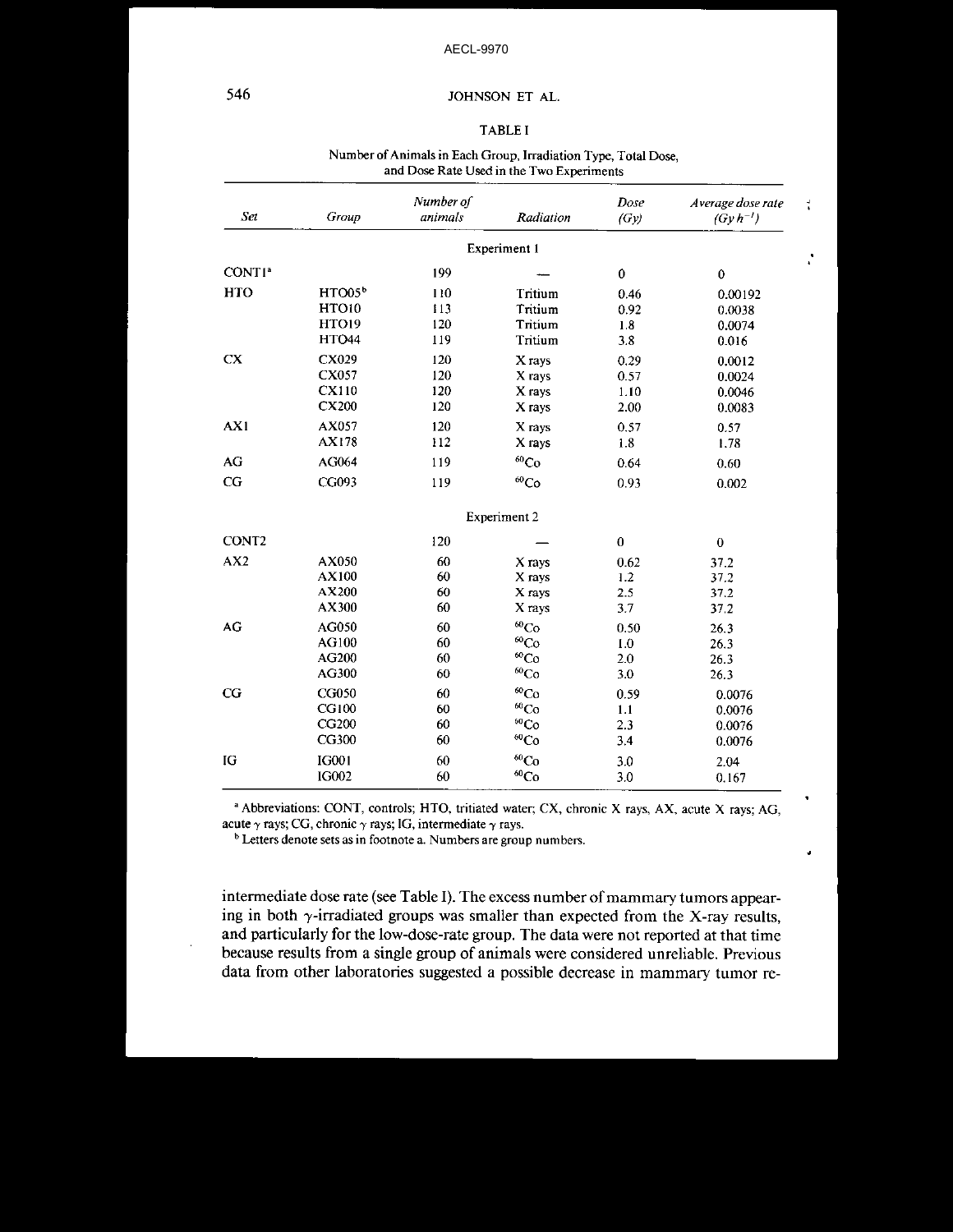## DOSE-RATE EFFECTS FOR MAMMARY TUMORS 547

sponse when exposures to low-LET radiation were fractionated or protracted (2-5). Unfortunately, the data on which the analysis of the dose-rate effectiveness factor for chronic  $\gamma$  radiation was based (6) were rather sparse and the range of dose rates was relatively small  $(3)$ . A second experiment was therefore carried out in our laboratory to examine in more detail the effects of dose rate on the acceleration of mammary tumor development in female Sprague-Dawley rats using various doses of  ${}^{60}Co \gamma$ rays. In addition, the tumors from both experiments have been typed histologically and the data from both experiments have been analyzed in terms of the effects of radiation type, dose, and dose rates on types of mammary tumors observed. This paper reports the results of these analyses.

×.

#### MATERIAL AND METHODS

*Animals.* As in the previous study (I). Sprague-Dawley female rats (specific pathogen free) were obtained from Charles River Canada, Inc., St. Constant, Quebec. The animals were 50-55 days old and weighed about 180 g (range 160–200 g) at the start of each irradiation. These animals were received in two separate shipments in December 1982 and January 1983. Sixty animals from each shipment were selected at random and served as controls.

Groups of60 animals each were assigned to various radiation treatments as described below. The animals were fed Purina rat chow and water *ad libitum* and were kept at a room temperature of  $24 \pm 2^{\circ}\text{C}$ . All studies were carried out in accordance with guidelines established by the Canadian Council on Animal Care.

*Irradiation procedures.* Four groups of rats were exposed to 200 kVp X rays at 37.2 Gy  $h^{-1}$  as shown in Table I. These are referred to as acute X-ray groups. The animals were placed in a circular, horizontal acrylic wheel (37 em in diameter) with an acrylic top 0.3 em thick. The wheel was placed centrally within the beam of a Muller MG 300 X-ray set (operated at 200 kVp and 17.5 mA) at a distance of 50 cm between the floor of the wheel and the X-ray tube surface plate.

For dosimetric determinations, an ion chamber was placed in one of the 14 compartments underneath an anesthetized rat. Additional animals were also placed in the two adjacent compartments. Readings were taken at various positions in the 360° radius and compared to readings of an ion chamber fixed at a reference point close to the wheel. During the experimental irradiations, a constant exposure rate was maintained by adjusting the beam current to maintain a constant reading of the reference ion chamber. The ion chamber measurements in roentgens were converted to grays using a factor 0.0095 for 200 kVp  $X$  rays  $(7)$ .

Another four groups of rats were exposed to <sup>60</sup>Co  $\gamma$  rays at a high dose rate (26.3 Gy h<sup>-1</sup>) as shown in Table I. These are referred to as acute  $\gamma$ -ray groups. The animals were restrained in acrylic tubes 8 cm inside diameter, 19 cm long. Animals were irradiated laterally with an unattenuated  ${}^{60}Co \gamma$  beam, alternate animals being irradiated from the right and left sides, respectively, at a distance between the source and the center of each tube of 50 cm. Preliminary measurement of dose rate was achieved through an ion chamber placed in each of the tubes of the animal holders. Tissue dose in grays per roentgen was calculated using a conversion factor of0.00966 (7). The standard deviation ofdoses received in the various restraining tubes was less than 8%.

Four additional groups of rats were exposed to <sup>60</sup>Co  $\gamma$  rays at low dose rate (0.0076 Gy h<sup>-1</sup>) as shown in Table I. These are referred to as chronic  $\gamma$ -ray groups. The animals were placed, four to a stainless steel wire mesh cage ( $18 \times 36 \times 18$  cm), in each of 16 cages in a stainless steel rack 4 m from the <sup>60</sup>Co source. A 0.5-cm lead shield was placed behind and beneath the rack to minimize scatter. To achieve the above dose rate at 4 m, the  $\gamma$  beam was attenuated by inserting a 6.45-cm lead plug (with 0.2 cm brass on exit side) in the port of the <sup>60</sup>Co source. The dose rate was measured with an ion chamber placed at the center of each cage. Tissue dose in grays per roentgen was calculated using a conversion factor of 0.00966 (7) with a further attenuation factor of0.727 to allow for shielding by 5 em ofsoft tissue. The assumed value of 5 em was adopted to take into consideration the shielding effect to the mammary glands of each of the four animals in each cage by its own body as well as by the other three companion animals, allowing for random animal movement. The standard deviation of doses received in the various cages was about 4%.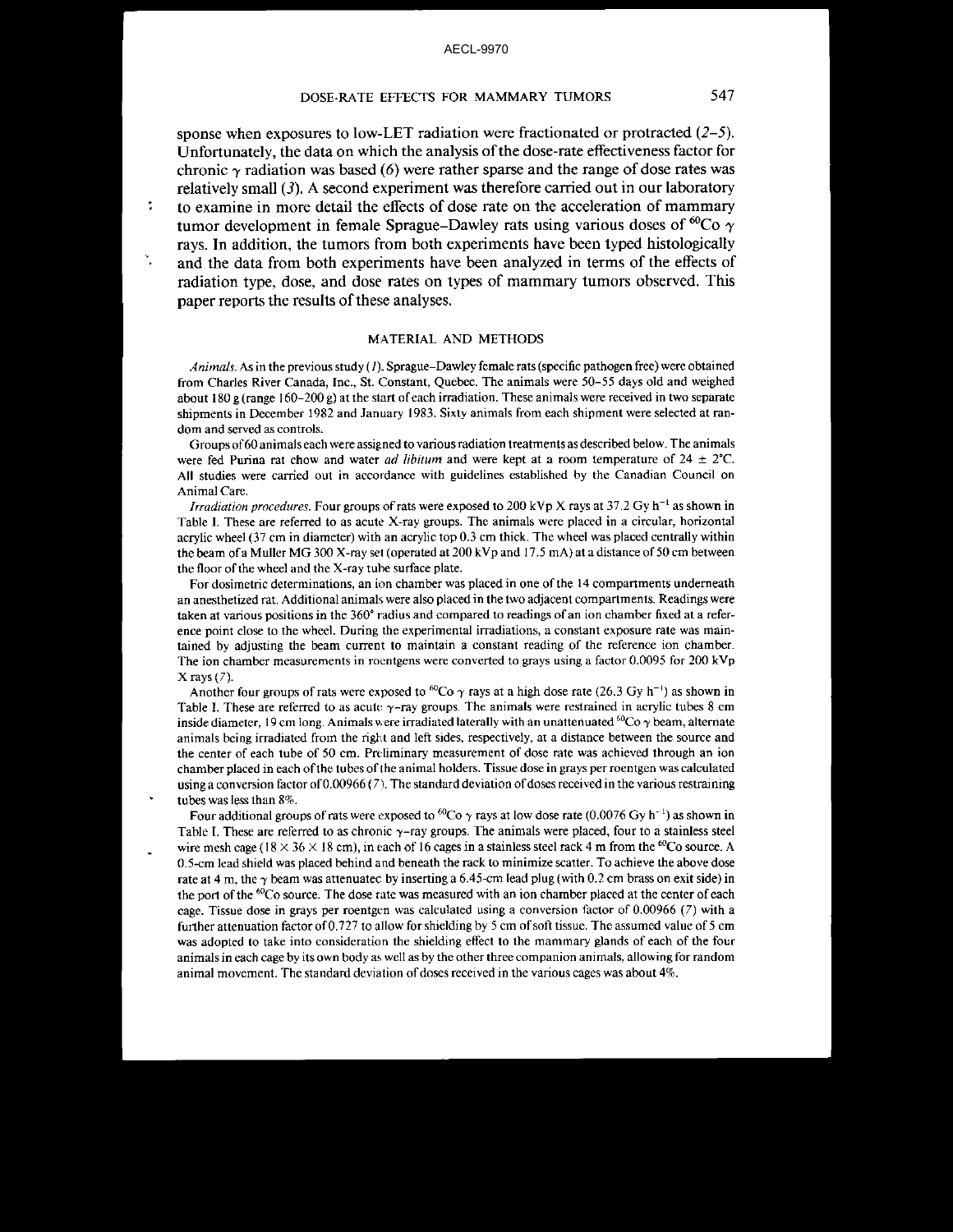## 548 JOHNSON ET AL.

Two additional groups of animals were exposed to <sup>60</sup>Co  $\gamma$  rays at intermediate dose rates and are referred to as intermediate  $\gamma$  dose-rate groups. Exposures were carried out in a manner similar to those noted above for the chronic  $\gamma$ -ray groups but with decreased thicknesses of lead for attenuation and/or shorter distances between the  $\gamma$  source and the animals. The standard deviation of doses in various animal cages was 4 to 5%.

Irradiation procedures for the animals of Experiment 1 (Table I) are described in the previous report (1). This experiment included four groups of rats treated with tritiated water (HTO); in this case, average dose rates were calculated over the first 10 days after the first injection of HTO (Table I).

*Scoring of mammary tumors.* As in the previous study  $(1)$ , all animals in each group were allowed to live until the cumulative number of animals with at least one mammary tumor exceeded 50% of the number at risk. The occasional animal was euthanized before this time because ofimpending death or discomfort caused by an inoperable tumor. Autopsies were performed on all animals and tissues appearing grossly abnormal were collected for histologic evaluation.

The animals were examined for mammary tumors periodically (every 1-3 weeks) by palpation. Individual records were kept for each rat, noting the anatomical location of each breast tumor and the time ofits appearance since the day of the single acute exposure, the middle day of a chronic exposure period, or the 53rdday ofage in the case ofthe control animals. Tumors were excised under anesthesia when they reached a size of2.5 cm in diameter, and tissue sections were prepared for classification ofthe tumors. The animal was then returned to the experiment for observation of additional tumors. A tumor was to be an additional tumor if it met either of the following criteria: (a) It occurred at a location which had not previously produced a tumor. (b) It occurred at the site of a previous tumor, but was a different type of tumor.

The criteria for histological classification of mammary tumors were similar to those used previously by other investigators  $(9-I)$ . This histological classification was extended to mammary tumor samples collected during the course of the previous study  $(1)$  as well as those collected during the present experiment. For the purposes of this analysis, the tumors have been classified in three categories: adenocarcinomas, fibroadenomas, and other. The "other" category accounts for only a small fraction oftumors, and consists of fibromas, fibrosarcomas, and lipomas, as well as occasional tumors that regressed spontaneously and were not typed. Typically adenocarcinomas and fibroadenomas account for greater than 90% of the total number of tumors in any group.

The tumor incidence was corrected for mortality by a life table method  $(8, 9)$ . That is, the number of animals alive at any day postirradiation was used to calculate the cumulated number ofanimal days at risk (CAD), given by

$$
CAD_T = \sum_{i=1}^{i=T} N_i,
$$

where  $N_i$  is the number of animals in the group that are alive on day *i*. The percentage incidence at time  $T$ is then given by

$$
I_T = \frac{\text{incidence} \times 100}{\text{CAD}_T}.
$$

Four incidences have been calculated: animals with tumors, total number of tumors, adenocarcinomas, and fibroadenomas.

#### **RESULTS**

The general results obtained in the two experiments initiated in 1980-1981 (1) and in 1982-1983 differed in two important aspects, First, the proportion of adenocarcinomas observed in the control groups was appreciably higher in the second than in the first experiment, accounting for about 30% ofall tumors in Experiment I controls and about  $60\%$  in Experiment 2 controls. This increase in the incidence of adenocarcinomas in Experiment 2 was less obvious in the irradiated groups (see below). Second, the mammary tumors appeared considerably earlier in the second than in the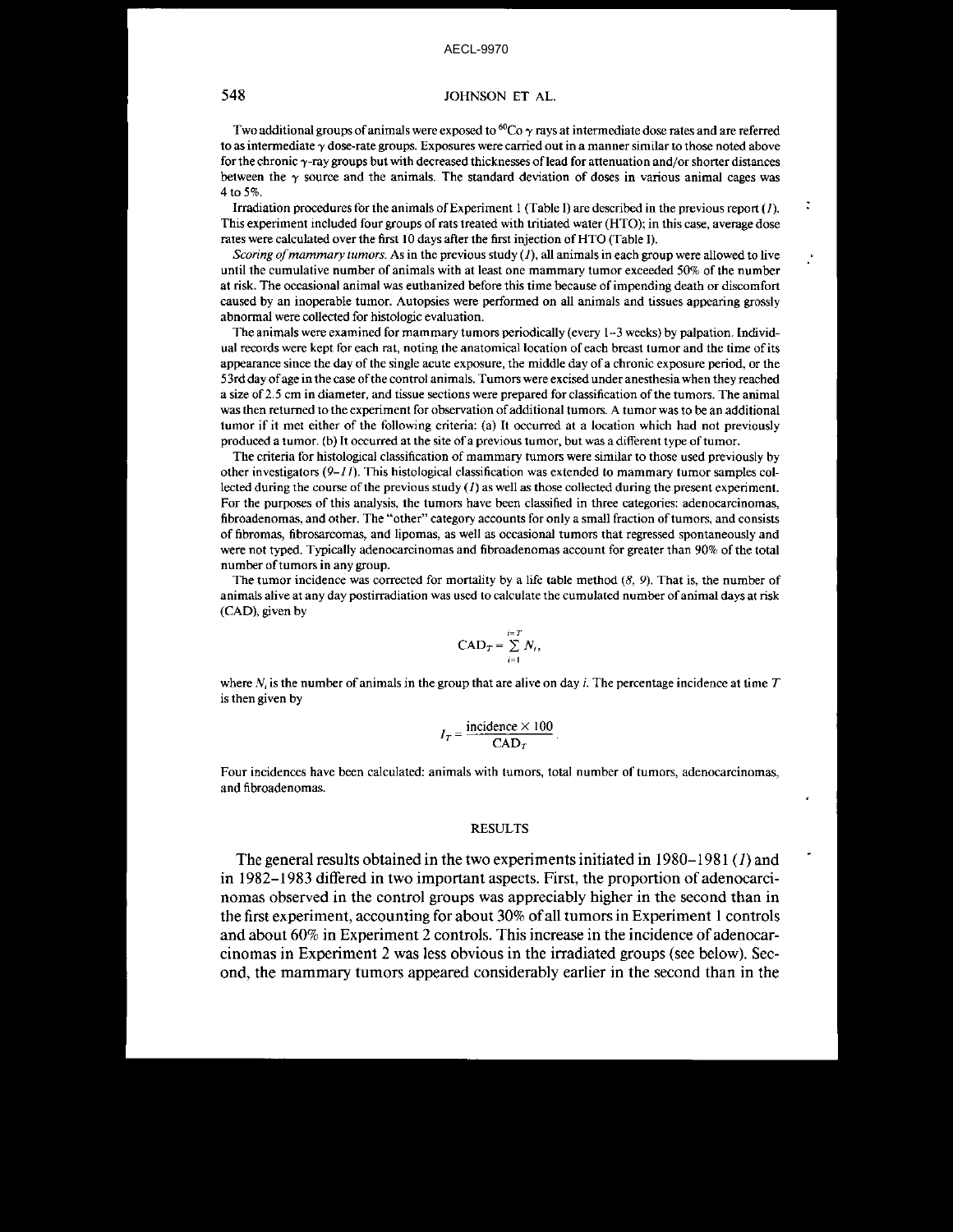#### DOSE-RATE EFFECTS FOR MAMMARY TUMORS



**FIG. 1. Example of the time course of tumor incidence. There is a significant difference between the control animals in Experiments 1 (CONTI) and 2 (CONT2), as there is for animals receiving almost identical doses of acute X rays in Experiment 1 (AX057) and experiment 2 (AX050). The curves were obtained using the least-squares method to fit the data to a quadratic function.**

first experiment (Fig. I). This difference in time to tumor development was evident in both the control and irradiated groups, as shown for groups exposed to a similar dose of X rays in the two experiments (Fig. 1). In view of these differences, the  $\gamma$  and X irradiation results for the two experiments had to be analyzed separately. In addition, in many of the groups in Experiment 2 there was more than a 50% tumor incidence well before 450 days, which was used as the time for analysis in Experiment 1. Consequently, a shorter time (300 days) was used in the present analysis.

Data for the incidence against days after irradiation for each group of animals were fitted, using a least-squares method, to a quadratic function (see Fig. 1 for examples). These fits were then used to generate the results given in Tables II and III and the data points given in Figs. 2-4. A quadratic function is used in these analyses to obtain an adequate fit and does not necessarily imply anything about the underlying nature of the rate of increase of tumor incidence.

Figure 2A gives the time to achieve a 50% total tumor incidence as a function of dose for the three sets in Experiment 2, and demonstrates a different response ofthe chronic  $\gamma$ -irradiated groups compared to either the acute X- or acute  $\gamma$ -irradiated groups. Figures 2B and 2C give the time to achieve a 20% adenocarcinoma and fibroadenoma incidence. The 50% adenocarcinoma or fibroadenoma incidences were not used as these points are obtained from extrapolations beyond the time at which the experiment was terminated for most of the groups (see Table III). The lack of any dose–related change in the incidence of adenocarcinomas below the 2 Gy chronic  $\gamma$ dose (Fig. 2B) appears to be the main reason for the difference between chronic  $\gamma$ and acute  $\gamma$ - and X-ray results shown in Fig. 2A.

549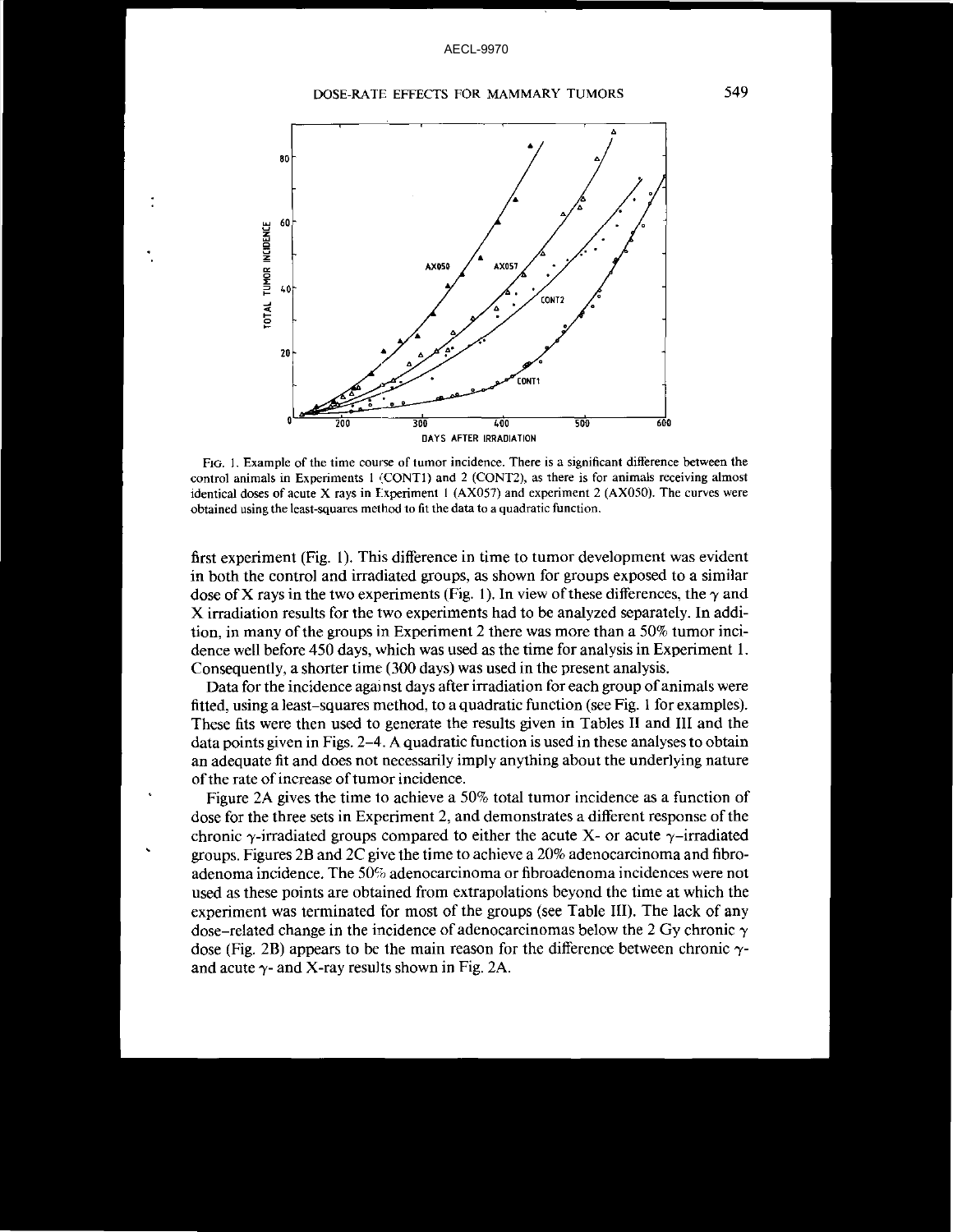|    |                    |       |       |              | Time in Days to Achieve the Indicated Percentage Incidence in Experiment 1 |                                      |       |       |       |       |       |       |       |
|----|--------------------|-------|-------|--------------|----------------------------------------------------------------------------|--------------------------------------|-------|-------|-------|-------|-------|-------|-------|
| %  | CONTI <sup>a</sup> | HTO05 | HTO10 | <b>HTO19</b> | <b>HTO44</b>                                                               | CX029                                | CX057 | CXII0 | CX200 | AX057 | AX178 | AG064 | CG093 |
|    |                    |       |       |              |                                                                            | (a) Incidence of animals with tumors |       |       |       |       |       |       |       |
| 10 | 389                | 301   | 233   | 195          | 157                                                                        | 266                                  | 254   | 237   | 185   | 252   | 139   | 304   | 376   |
| 20 | 464                | 382   | 135   | 260          | 205                                                                        | 351                                  | 334   | 318   | 246   | 332   | 203   | 381   | 443   |
| 30 | 522                | 442   | 385   | 309          | 243                                                                        | 436                                  | 393   | 379   | 294   | 394   | 254   | 439   | 494   |
| 40 | 569                | 492   | 444   | 349          | 275                                                                        | 521                                  | 443   | 430   | 335   | 446   | 297   | 488   | 537   |
| 50 | 612                | 535   | 495   | 385          | 304                                                                        | 606                                  | 486   | 474   | 371   | 493   | 335   | 530   | 575   |
|    |                    |       |       |              |                                                                            | (b) Incidence of total tumors        |       |       |       |       |       |       |       |
| 10 | 395                | 303   | 256   | 196          | 168                                                                        | 284                                  | 267   | 235   | 183   | 251   | 147   | 317   | 371   |
| 20 | 454                | 357   | 316   | 246          | 202                                                                        | 360                                  | 318   | 301   | 228   | 316   | 193   | 373   | 423   |
| 30 | 490                | 398   | 361   | 283          | 226                                                                        | 416                                  | 358   | 350   | 263   | 365   | 227   | 416   | 462   |
| 40 | 520                | 432   | 398   | 314          | 247                                                                        | 463                                  | 391   | 391   | 292   | 405   | 256   | 452   | 495   |
| 50 | 546                | 463   | 430   | 340          | 265                                                                        | 504                                  | 421   | 427   | 318   | 440   | 281   | 483   | 523   |
|    |                    |       |       |              | (c)                                                                        | Incidence of adenocarcinomas         |       |       |       |       |       |       |       |
| 10 | 492                | 387   | 373   | 240          | 190                                                                        | 404                                  | 368   | 342   | 217   | 357   | 176   | 425   | 506   |
| 20 | 570                | 487   | 484   | 333          | 259                                                                        | 556                                  | 471   | 473   | 314   | 464   | 283   | 500   | 583   |
| 30 | 630                | 562   | 565   | 401          | 311                                                                        | $(671)^{b}$                          | 549   | (569) | 392   | 545   | 364   | 558   | 641   |
| 40 | (681)              | (624) | (632) | (457)        | 353                                                                        | (768)                                | (615) | (648) | (458) | (613) | 433   | (608) | (691) |
| 50 | (726)              | (679) | (691) | (505)        | 391                                                                        | (853)                                | (672) | (717) | (516) | (673) | (494) | (651) | (734) |
|    |                    |       |       |              |                                                                            | (d) Incidence of fibroadenomas       |       |       |       |       |       |       |       |
| 10 | 438                | 368   | 304   | 252          | 208                                                                        | 368                                  | 332   | 290   | 235   | 326   | 206   | 346   | 383   |
| 20 | 500                | 431   | 373   | 306          | 242                                                                        | 456                                  | 387   | 363   | 286   | 401   | 251   | 434   | 456   |
| 30 | 549                | 481   | 427   | 348          | 268                                                                        | 521                                  | 431   | 420   | 326   | 459   | 286   | 500   | 513   |
| 40 | 590                | 523   | 472   | 384          | 291                                                                        | 576                                  | 469   | 469   | 359   | 507   | 316   | 556   | 561   |
| 50 | 626                | 561   | 511   | 415          | 311                                                                        | 624                                  | 503   | 511   | 389   | 550   | 342   | (605) | 603   |

TABLE II

<sup>a</sup> **Abbreviations as in Table l.**

 $\mathbf{v}$ 

 $\kappa$ 

<sup>b</sup> Times in parentheses indicate that these results are extrapolations beyond the end of data for that particular group.

ج "' ...,  $\blacksquare$ 

v. 0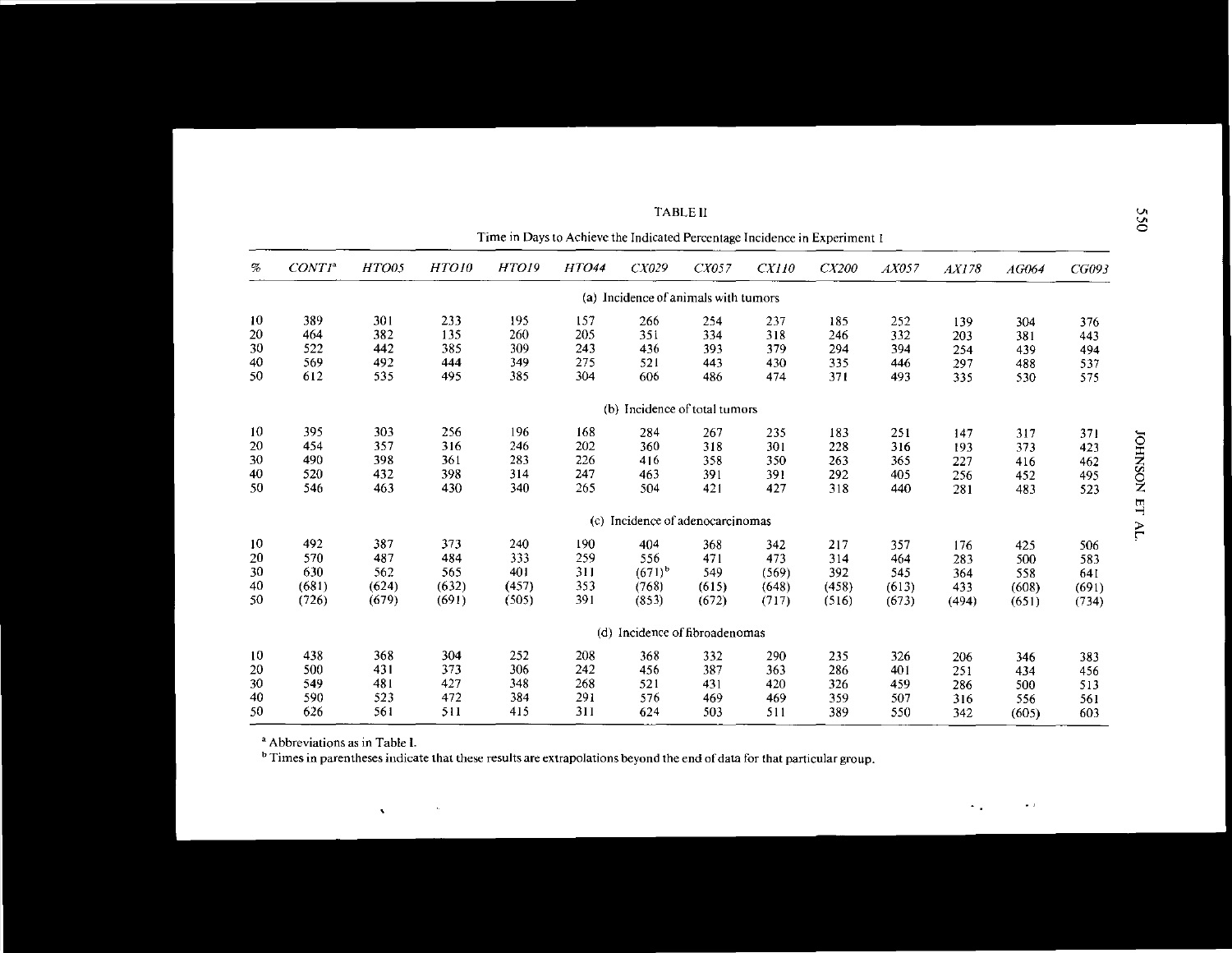|    |                    |       |       |       |       |       | Time in Days to Achieve the Indicated Percentage Incidence in Experiment 2 |                           |             |       |       |       |       |              |              |
|----|--------------------|-------|-------|-------|-------|-------|----------------------------------------------------------------------------|---------------------------|-------------|-------|-------|-------|-------|--------------|--------------|
| %  | CONT2 <sup>a</sup> | AX050 | AX100 | AX200 | AX300 | AG050 | AG100                                                                      | AG200                     | AG300       | CGO50 | CG100 | CG200 | CG300 | <b>IG001</b> | <b>IG002</b> |
|    |                    |       |       |       |       |       | (a) Incidence of animals with tumors                                       |                           |             |       |       |       |       |              |              |
| 10 | 313                | 211   | 214   | 186   | 146   | 233   | 234                                                                        | 170                       | 154         | 287   | 266   | 220   | 171   | 142          | 187          |
| 20 | 421                | 276   | 261   | 238   | 193   | 340   | 272                                                                        | 227                       | 216         | 397   | 355   | 286   | 250   | 205          | 246          |
| 30 | 503                | 333   | 296   | 276   | 225   | 421   | 301                                                                        | 272                       | 261         | 482   | 424   | 337   | 317   | 256          | 298          |
| 40 | 572                | 384   | 324   | 307   | 252   | 488   | 326                                                                        | 310                       | 298         | 554   | 483   | 380   | 378   | 301          | 344          |
| 50 | 633                | 430   | 350   | 334   | 275   | 546   | 348                                                                        | 343                       | 331         | 617   | 535   | 417   | 432   | 341          | 386          |
|    |                    |       |       |       |       | (b)   |                                                                            | Incidence of total tumors |             |       |       |       |       |              |              |
| 10 | 273                | 216   | 209   | 180   | 144   | 237   | 239                                                                        | 177                       | 148         | 257   | 240   | 239   | 173   | 167          | 187          |
| 20 | 346                | 267   | 242   | 217   | 180   | 305   | 264                                                                        | 215                       | 187         | 328   | 305   | 278   | 224   | 209          | 230          |
| 30 | 403                | 305   | 267   | 243   | 204   | 354   | 283                                                                        | 243                       | 219         | 390   | 354   | 308   | 265   | 240          | 263          |
| 40 | 451                | 338   | 288   | 264   | 224   | 395   | 300                                                                        | 267                       | 243         | 444   | 396   | 333   | 299   | 264          | 290          |
| 50 | 494                | 366   | 306   | 282   | 241   | 430   | 314                                                                        | 288                       | 265         | 494   | 433   | 355   | 330   | 286          | 315          |
|    |                    |       |       |       |       | (c)   | Incidence of adenocarcinomas                                               |                           |             |       |       |       |       |              |              |
| 10 | 358                | 331   | 246   | 204   | 163   | 320   | 277                                                                        | 203                       | 195         | 371   | 380   | 317   | 187   | 227          | 231          |
| 20 | 475                | 425   | 291   | 273   | 222   | 408   | 321                                                                        | 263                       | 312         | 491   | 495   | 367   | 260   | 306          | 294          |
| 30 | 565                | (495) | 326   | (322) | 263   | 473   | 354                                                                        | 308                       | $(400)^{b}$ | (592) | (582) | 406   | 317   | 364          | 342          |
| 40 | (642)              | (553) | 355   | (362) | 296   | 527   | (382)                                                                      | 346                       | (474)       | (681) | (655) | 439   | 367   | (411)        | 382          |
| 50 | (709)              | (604) | (381) | (398) | (324) | (574) | (407)                                                                      | (379)                     | (539)       | (761) | (720) | (467) | 410   | (453)        | 418          |
|    |                    |       |       |       |       | (d)   | Incidence of fibroadenomas                                                 |                           |             |       |       |       |       |              |              |
| 10 | 463                | 250   | 264   | 233   | 196   | 314   | 263                                                                        | 230                       | 193         | 308   | 304   | 267   | 268   | 197          | 234          |
| 20 | 579                | 315   | 309   | 273   | 230   | 406   | 296                                                                        | 280                       | 230         | 453   | 405   | 333   | 353   | 245          | 297          |
| 30 | (668)              | 365   | 343   | 304   | 256   | 477   | 321                                                                        | 318                       | 258         | 577   | 483   | 383   | 421   | 282          | 346          |
| 40 | (743)              | 408   | 372   | (330) | 278   | 537   | 343                                                                        | 351                       | 282         | (687) | 550   | 425   | 479   | 313          | 388          |
| 50 | (809)              | 445   | (398) | (353) | 298   | (590) | 363                                                                        | (380)                     | 304         | (788) | (608) | (463) | (531) | 340          | 424          |
|    |                    |       |       |       |       |       |                                                                            |                           |             |       |       |       |       |              |              |

**TABLE III** 

<sup>a</sup> Abbreviations as in Table I.

 $\mathcal{L}_{\mathcal{A}}$ 

 $\bullet$ 

<sup>b</sup> Times in parentheses indicate that these results are extrapolations beyond the end of data for that particular group.

DOSE-RATE EFFECTS FOR MAMMARY TUMORS

 $\ddot{\phantom{0}}$ 

 $\sim$   $^{\star}$ 

 $\rightarrow$   $\infty$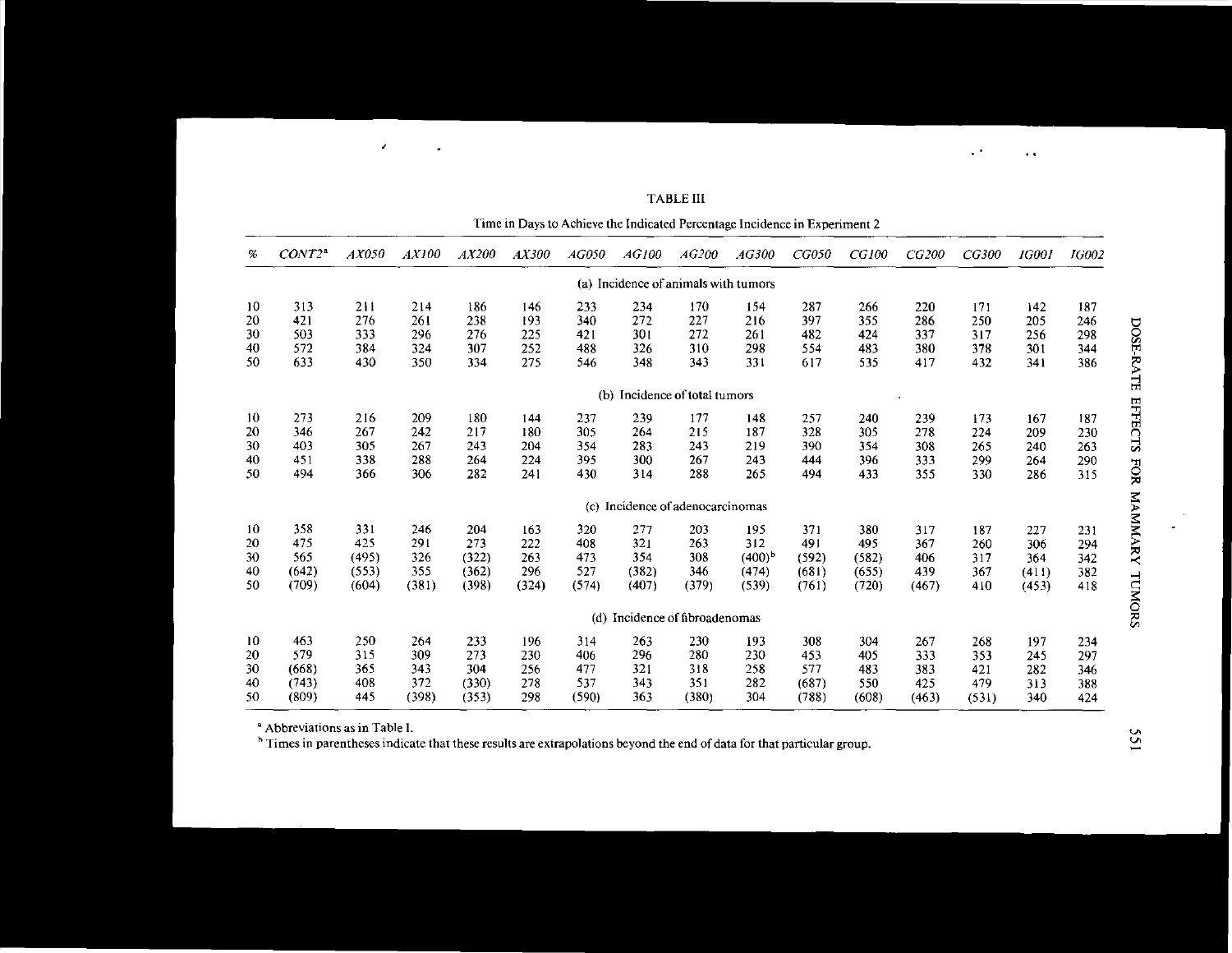

FIG. 2. Typical results for the time to reach a given tumor incidence in Experiment 2 (see Table III). The time to reach 50% total tumors (A) decreases rapidly with dose for acute X rays and  $\gamma$  rays to about 1 Gy and less rapidly after that. The decrease is significantly less rapid for chronic  $\gamma$  rays. The time to reach 20% adenocarcinomas (AC) (B) and fibroadenomas (FA) (C) indicates that the difference between chronic and acute  $\gamma$  irradiation is primarily due to the incidence of adenocarcinomas.

Tumor (total, adenocarcinoma, and fibroadenoma) incidence at 300 days as a function of dose for those groups of animals (see Table I) with more than one dose at the same dose rate are plotted in Fig. 3. The data were fitted by the least-squares method to a linear function (Fig. 3); the slopes and intercepts of the fits are given in Table IV. As can be seen in Fig. 3, and from the goodness of fit and  $R<sup>2</sup>$  values in Table IV, all of the sets of results are reasonably well fitted by a straight line except for the adenocarcinomas induced by  $\gamma$  irradiation. A linear response would describe the incidences of adenocarcinomas as a function of dose for both the acute and chronic irradiation groups if the data for 3 Gy and above were excluded. The 3.4 Gy result for chronic  $\gamma$  irradiations is considerably larger, and the 3 Gy result for acute  $\gamma$  irradi-

552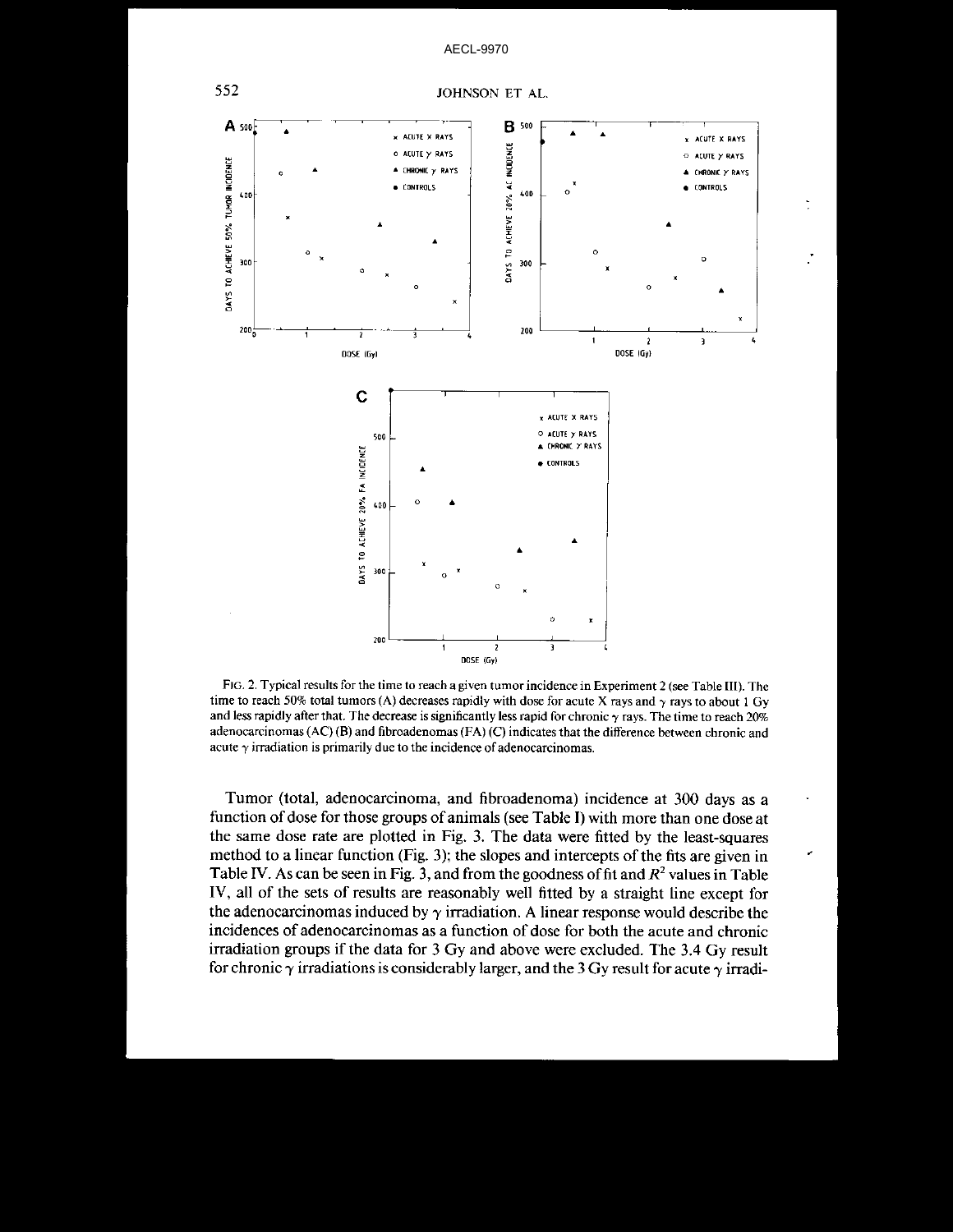



FIG. 3. Tumor incidence at 300 days as a function of dose for sets of animals in Experiments 1 and 2. A and B indicate incidence of all mammary tumors, C and D incidence of adenocarcinomas (AC), and E and F incidence of fibroadenomas (FA) per 100 animals at risk. A, C, and E are data from Experiment 1, while B, D, and F are data from Experiment 2. The lines are the results of linear least-squares fits. Uncertainties in the data points are approximately 20 and 30% at an incidence of 10 per 100 animals for Experiments 1 and 2, respectively, and about 15 and 20% at an incidence of 50 per 100 animals in Experiments 1 and 2, respectively.

ations smaller, than that which would be expected for a straight-line extrapolation from the data at lower doses (Fig. 3).

If the ratio of the slopes in Table IV is used as an estimate of the RBE as was done previously  $(I)$ , it can be seen that the RBE for tritium (HTO) for incidence of total

553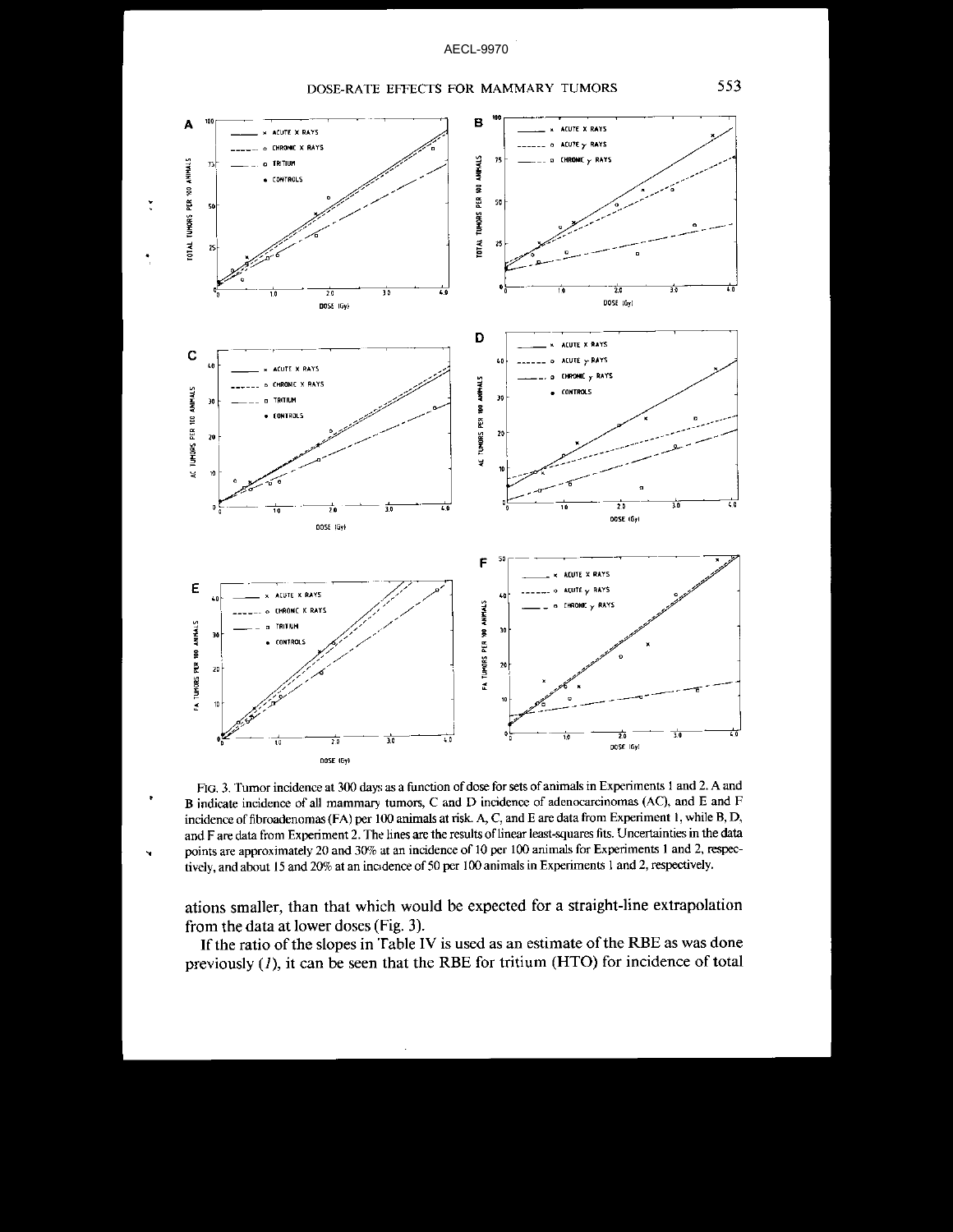

FIG. 4. Increase in incidence of mammary tumors at 300 days after exposure to 3 Gy  $\rm{^{60}Co}$   $\gamma$  rays delivered at different dose rates in Experiment 2. (The lowest dose-rate points are for a dose of 3.35 Gy.) The control **incidence has been subtracted. Uncertainties in the data points are approximately 30% at an excess inci**dence of 10 per 100 animals and 20% at an excess incidence of 40 per 100 animals.  $\circ$ , Total tumors;  $\Box$ , **adenocarcinomas; x, fibroadenomas.**

tumors, adenocarcinomas, and fibrosarcomas is not significantly different from unity if chronic  $X$  ray is used as a standard (as indicated by the standard deviation of the slopes shown in Table IV). The slope for the acute  $X$ -ray data is slightly, but significantly, higher than that for tritium but is not different from the slopes for the chronic X-ray data (Table IV). Earlier results  $(I)$  at 450 days indicated that the slope for the acute X-ray response was significantly greater than that for the chronic X rays.

The results for chronic and acute  $\gamma$  irradiations are quite different, particularly at doses below 3 Gy (see Figs. 3B, 3D, and 3F). This is in contrast to the results for X rays where the responses to acute and chronic irradiation were similar (Fig. 3 and Table IV). If the comparison between acute X rays, acute  $\gamma$  rays, and chronic  $\gamma$  rays is restricted to the results below 3 Gy, then there is very good agreement between the response to acute X and acute  $\gamma$  rays; however, results for chronic  $\gamma$  rays cannot be distinguished from controls for total tumors, adenocarcinomas, and fibrosarcomas , (see Fig. 3). This same conclusion can be drawn for the fibroadenomas when the results for 3 Gy and above are included (Fig. 3F), but the data for adenocarcinomas were completely different (Fig. 3D) as noted above.

The different response of adenocarcinomas and fibroadenomas with dose rate at high total doses of  $\gamma$  rays is shown in more detail in Fig. 4, which includes the incidence for the intermediate dose-rate groups (see Table I). The increase in the inci-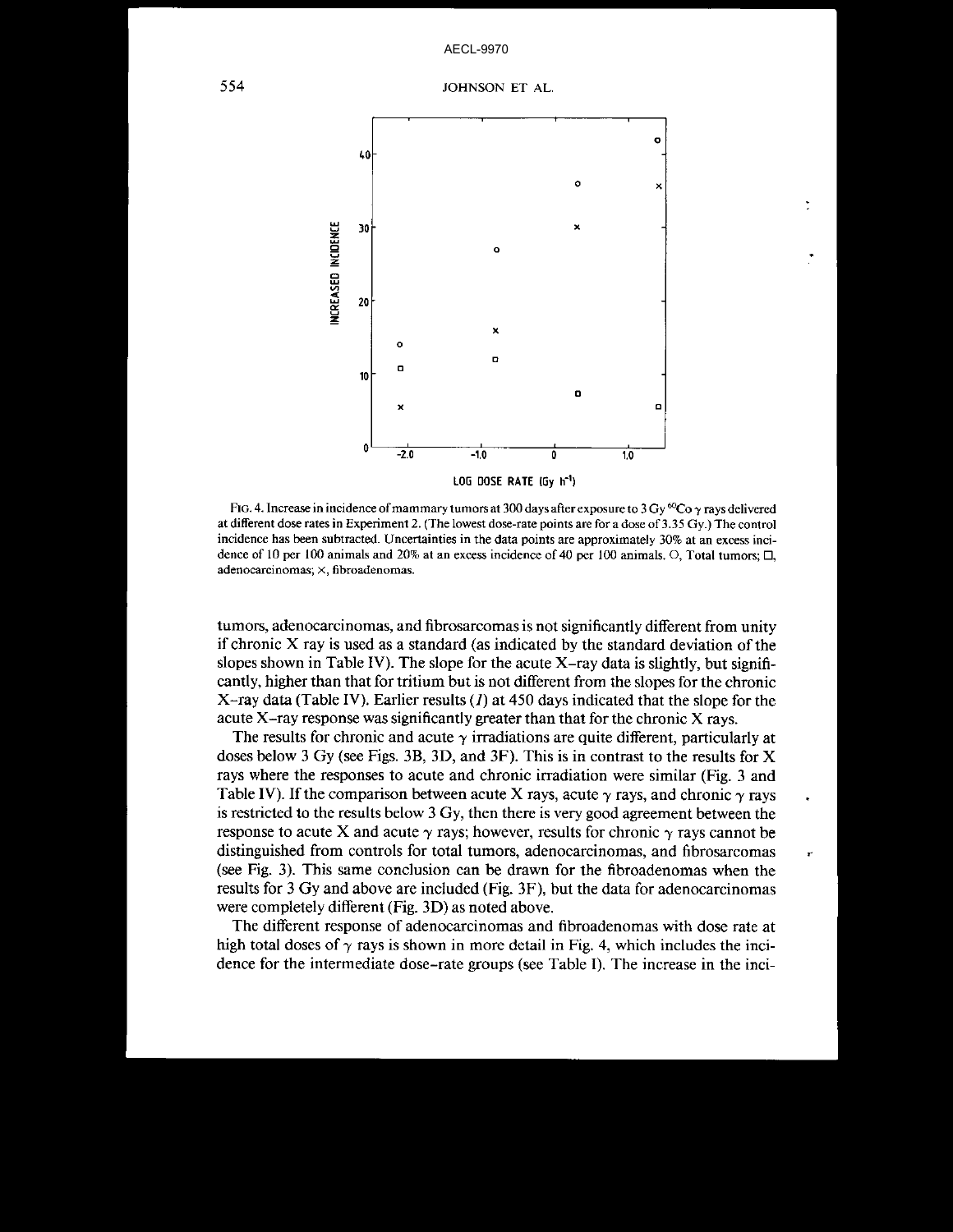## DOSE-RATE EFFECTS FOR MAMMARY TUMORS 555

## TABLE IV

| Set              | Control incidence | Calculated intercept            | Calculated slope | Goodness<br>of fit | $R^2$ |
|------------------|-------------------|---------------------------------|------------------|--------------------|-------|
|                  |                   | Total tumors per 100 animals    |                  |                    |       |
| HTO <sup>a</sup> | 4.6               | $4.0 \pm 1.4^{\rm b}$           | $16.8 \pm 0.5$   | 0.2                | 1.0   |
| CX.              | 4.6               | $3.4 \pm 5.0$                   | $21.3 \pm 3.2$   | 1.4                | 0.94  |
| AX1              | 4.6               | $5.6 \pm 1.9$                   | $21.4 \pm 1.5$   | 0.3                | 1.0   |
| AX2              | 10.9              | $11.3 \pm 3.6$                  | $20.0 \pm 1.2$   | 1.0                | 0.99  |
| AG               | 10.9              | $13.7 \pm 5.1$                  | $15.2 \pm 2.1$   | 1.4                | 0.95  |
| CG               | 10.9              | $10.2 \pm 4.7$                  | $6.3 \pm 1.7$    | 2.8                | 0.81  |
|                  |                   | Adenocarcinomas per 100 animals |                  |                    |       |
| <b>HTO</b>       | 1.5               | $1.5 \pm 0.9$                   | $6.6 \pm 0.3$    | 0.2                | 0.99  |
| CX.              | 1.5               | $1.2 \pm 3.3$                   | $8.8 \pm 2.1$    | 1.4                | 0.85  |
| AX1              | 1.5               | $1.6 \pm 0.2$                   | $8.7 \pm 0.1$    | 0,1                | 1.0   |
| AX2              | 5.0               | $4.4 \pm 2.0$                   | $8.6 \pm 0.7$    | 0.5                | 0.98  |
| AG               | 5.0               | $7.4 \pm 4.8$                   | $4.1 \pm 2.0$    | 1.3                | 0.59  |
| CG               | 5.0               | $1.1 \pm 6.8$                   | $4.7 \pm 2.5$    | 5.9                | 0.54  |
|                  |                   | Fibroadenomas per 100 animals   |                  |                    |       |
| <b>HTO</b>       | 1.0               | $0.2 \pm 0.7$                   | $10.6 \pm 0.2$   | 1.3                | 1.0   |
| CX               | 1.0               | $-0.2 \pm 1.8$                  | $12.9 \pm 1.2$   | 0.8                | 0.98  |
| AX1              | 1.0               | $1.0 \pm 0.1$                   | $13.1 \pm 0.1$   | 0.1                | 1.0   |
| AX2              | 2.5               | $2.7 \pm 5.4$                   | $11.4 \pm 1.8$   | 1.6                | 0.93  |
| AG               | 2.5               | $3.7 \pm 4.1$                   | $11.3 \pm 1.7$   | 1.2                | 0.94  |
| CG               | 2.5               | $5.4 \pm 2.4$                   | $2.1 \pm 6.9$    | 2.0                | 0.66  |

Slopes and Zero Dose Intercepts for the Linear Least-Squares Fits Shown in Fig. 3

<sup>a</sup> Abbreviations as in Table I.

 $\bullet$ 

<sup>b</sup> Standard deviations of the estimate of the slope and intercepts obtained by the least-squares method. The actual incidences in the control groups are included for ease of comparison. The goodness of fit  $(\chi^2/\chi^2)$ degrees of freedom) parameter and the  $R<sup>2</sup>$  statistic are given for each fit.

dence in fibroadenomas as a function of the dose rate is approximately linear, rising by a factor of about 6 with the increase in dose rate from  $0.0076$  to  $2.63$  Gy h $^{-1}$ , while the adenocarcinomas do not increase with dose rate (Fig. 4). These  $\gamma$  dose-rate results are at a relatively high total dose of 3 Gy (3.4 Gy for the lowest dose rate). Unfortunately, no results for intermediate dose rates are available in Experiment 2 at lower doses (2 Gy and below) where the response for adenocarcinomas appears linear with dose for the acute  $\gamma$ -ray exposures (see Fig. 3D), and where there appears to be a " significant dose-rate effect. Data from Experiment 1 do support a dose-rate effect for adenocarcinomas at lower doses; the incidence of adenocarcinomas was less than controls for 0.93 Gy  $\gamma$  rays at 0.002 Gy h $^{-1}$ , but greater than controls for 0.64 Gy  $\gamma$ rays at  $0.6$  Gy h<sup>-1</sup> (Table II).

## DISCUSSION AND CONCLUSIONS

A puzzling feature of these results is the difference in ratio of adenocarcinomas and fibroadenomas in control animals in the two experiments. For example, when the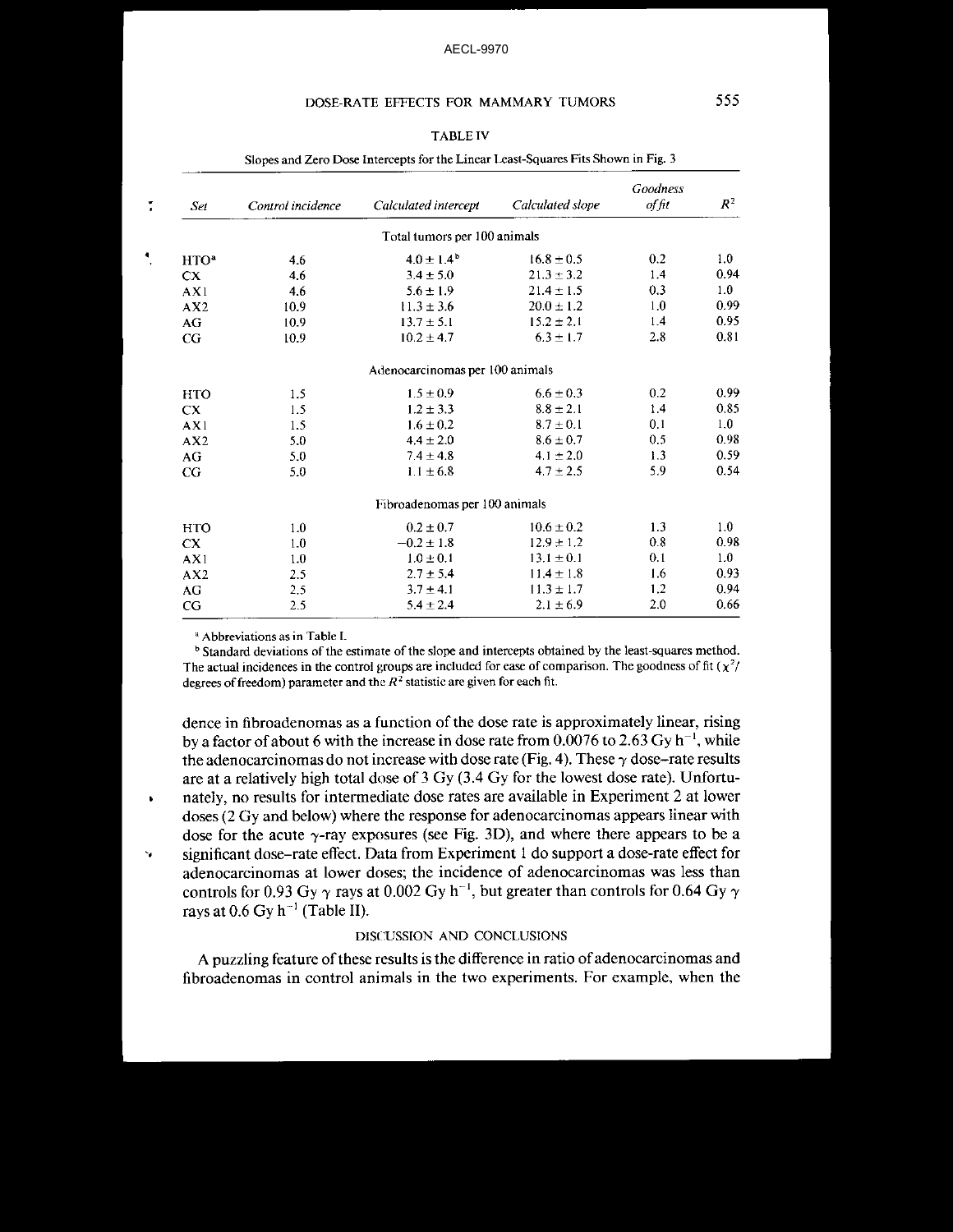## 556 JOHNSON ET AL.

incidence of adenocarcinomas in control animals had reached 30%, the incidence of fibroadenomas was slightly greater than 50% in Experiment 1 (Table II) but just under 20% in Experiment 2 (Table III). The ratios observed in Experiment I are closer to those reported by previous investigators (2).

ż

A simple explanation for the differences in incidences of adenocarcinomas obtained for the control groups in the two experiments (Tables II-IV) carried out in this laboratory 2 years apart is not apparent. Animals of the same strain and similar age were obtained from the same supplier and held in the same animal facility under essentially the same conditions; moreover, the histological classification of mammary tumors from the two experiments was carried out by the same person at about the same time. It is known that female rats of different strains exhibit large inherited differences in susceptibility to induction of mammary tumors by radiation  $(12-16)$ ; appreciable differences have also been observed in the same laboratory between rats of the same nominal strain which were obtained from different suppliers  $(20)$ . The appearance of mammary tumors in both control and irradiated female rats is known to be highly dependent on levels of certain pituitary and ovarian hormones  $(15-19)$ . Further, the inductions of fibroadenomas and adenocarcinomas appear to be independent phenomena because there is no significant relationship between the incidence of these two types of mammary tumors in female rats  $(21)$ . It is possible that the apparently similar animals used in the two experiments in our laboratory were not actually genetically or physiologically homogeneous. Alternatively, there may have been changes in the diet that affected the spontaneous rate even though the same rat chow from the same supplier was used in both experiments. However, these differences did not appear to have a major effect on the dose-response curves observed at 300 days after irradiation (Fig. 3).

The data from the two experiments with female Sprague-Dawley rats were consistent in showing that the yield of all mammary tumors after exposure to tritium, chronic and acute X rays, and acute  $\gamma$  rays was compatible with a linear dose-response relationship and was significantly reduced when the dose rate was reduced for  $\gamma$  irradiation for doses below 3 Gy (Fig. 3). There was, moreover, little difference in the yield of all mammary tumors per unit dose for acute X rays, chronic X rays, tritium  $\beta$  rays, and acute  $\gamma$  rays (Figs. 2 and 3; Table IV). The apparent RBE of 0.8 for tritium  $\beta$  rays compared to chronic X rays at 300 days after irradiation (Table IV) agrees with the data presented in our previous report (see Figs. 5 and 6 in Ref. (1)). More detailed analyses of these data suggested, however, that the best value of the RBE for tritium  $\beta$  rays compared to chronic X rays was in the region of 1.0–1.3 (1). The tritium RBE values appear to be close to unity for yields of all mammary tumors and of fibroadenomas and adenocarcinomas (Fig. 3; Table IV).

The present data suggest that reduction of the dose rate has a larger effect on yield of all mammary tumors per unit dose for  $\gamma$  rays than it does on yield for X rays (Fig. 3; Table IV). This general result is consistent with data from other experiments using non-cancer end points (22, 23). The dose-rate effectiveness factor (6) with  $\gamma$  rays at 300 days after irradiation in our study was in the range of2.4 (Table IV) to 3 (Fig. 4). Similar values can be derived from the results given in two previous publications dealing with yield of all mammary tumors after protraction or fractionation of  $\gamma$ -ray doses  $(2, 5)$ , while the dose-rate effectiveness factor for protracted or fractionated X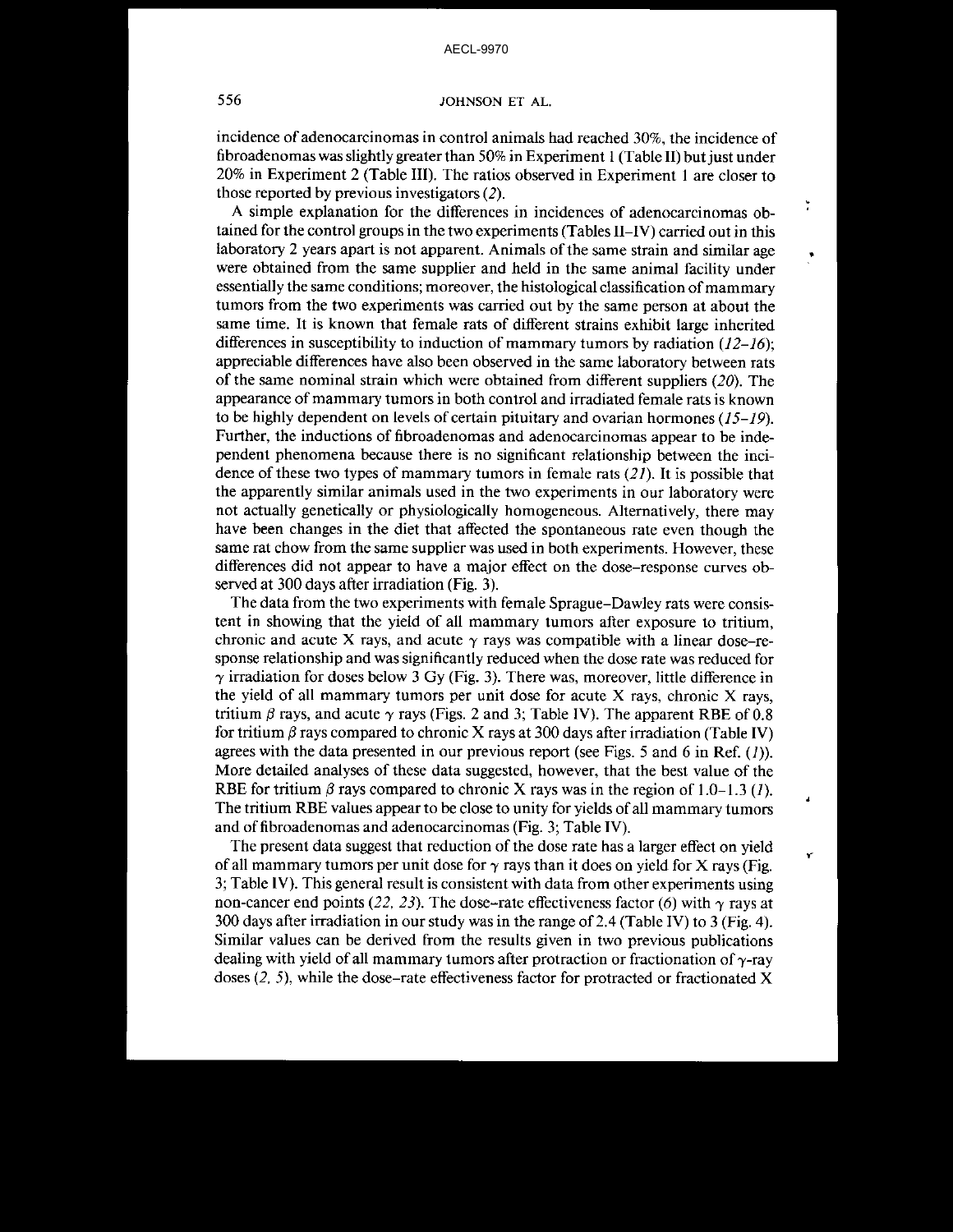## DOSE-RATE EFFECTS FOR MAMMARY TUMORS 557

rays would appear from previous publications to be somewhere in the region of I to 1.7  $(1, 4, 24)$ . However, there is no guarantee that the yield of mammary tumors has reached a minimum at the lowest chronic  $\gamma$  dose rate used in the present study (Fig. 4).

The data for fibroadenomas tended to follow the same general pattern as those for all mammary tumors. The dose-rate effectiveness factor (6) with  $\gamma$  rays appeared to be in the region of 5-6 for the yield of fibroadenomas at 300 days after irradiation (Table Ill; Fig. 4) but somewhat smaller for the decrease in time to development of 0.2 fibroadenomas per animal at risk (Fig. 2). The data for adenocarcinomas following either acute or chronic  $\gamma$  radiation were complicated by unexpected apparent deviations from a linear dose-response relationship at cumulative doses of 3 Gyor more (Fig. 3), with no reduction in incidence of adenocarcinomas due to dose protraction at a total dose in the region of 3 Gy (Table III; Figs. 3 and 4). It is, however, ofinterest to note that no increase in incidence of adenocarcinomas was observed in three groups with chronic  $\gamma$  radiation at doses of 0.59, 0.93, and 1.1 Gy at dose rates of 0.002–0.0076 Gy  $h^{-1}$  (Tables II and III; Figs. 2 and 3).

In summary, the results of these two experiments are as follows:

1

•

•

The incidence of all tumors at a given time was linear with dose for all groups except the adenocarcinomas from  $\gamma$ -ray exposures. The incidence of adenocarcinomas for acute  $\gamma$  irradiation was linear with dose to 2 Gy, but less than expected based on a linear dose-response relationship for the results at 3 Gy.

No significant increase in adenocarcinomas above controls was observed at 1.1 Gy and below with chronic  $\gamma$  radiation.

The incidence of all tumors and of fibroadenomas increased almost linearly with the log of dose rate in the range 0.0076 to 26.3 Gy h<sup>-1</sup> for 3 Gy doses of <sup>60</sup>Co  $\gamma$  rays (Fig. 4). The results with X rays did not demonstrate a significant dose-rate effect at 300 days for any tumor type (Fig. 3), although the results at 450 days did exhibit a **small dose-rate effect (1). Adenocarcinomas at 3.0 Gy did not exhibit a dose-rate** effect for  $\gamma$  rays (Fig. 4), but results at lower doses from both experiments support a dose-rate effect similar to that found for fibroadenomas.

The data do not appear to support a relative risk model for the induction of adenocarcinomas. The control incidence at 300 days after irradiation increased by a factor ofthree between Experiments I and 2, and there was no corresponding increase in the yield per unit dose (Table IV).

RECEIVED: October 26, 1988: ACCEPTED: February 6, 1989

#### REFERENCES

- 1. N. J. GRAGTMANS, D. K. MYERS, J. R. JOHNSON, A. R. JONES, and L. D. JOHNSON, Occurrence of **mammary tumors in rats after exposure to tritium beta rays and 200 kVp X rays.** *Radial. Res. 99,* 636-650(1984).
- **2. C. J. SHELLABARGER, V. P. BOND, G. E. APONTE, and E. P. CRONKITE, Results offraetionation and protraction ohotal body radiation on rat mammary neoplasia.** *Cancer Res.* **26, 509-513 (1966).**
- **3. C. J. SHELLABARGER and R. D. BROWN, Rat mammary neoplasia following 60Co irradiation at 0.03 R or 10 R per minute.** *Radiat. Res.* **51,493 (1972). [Abstract]**